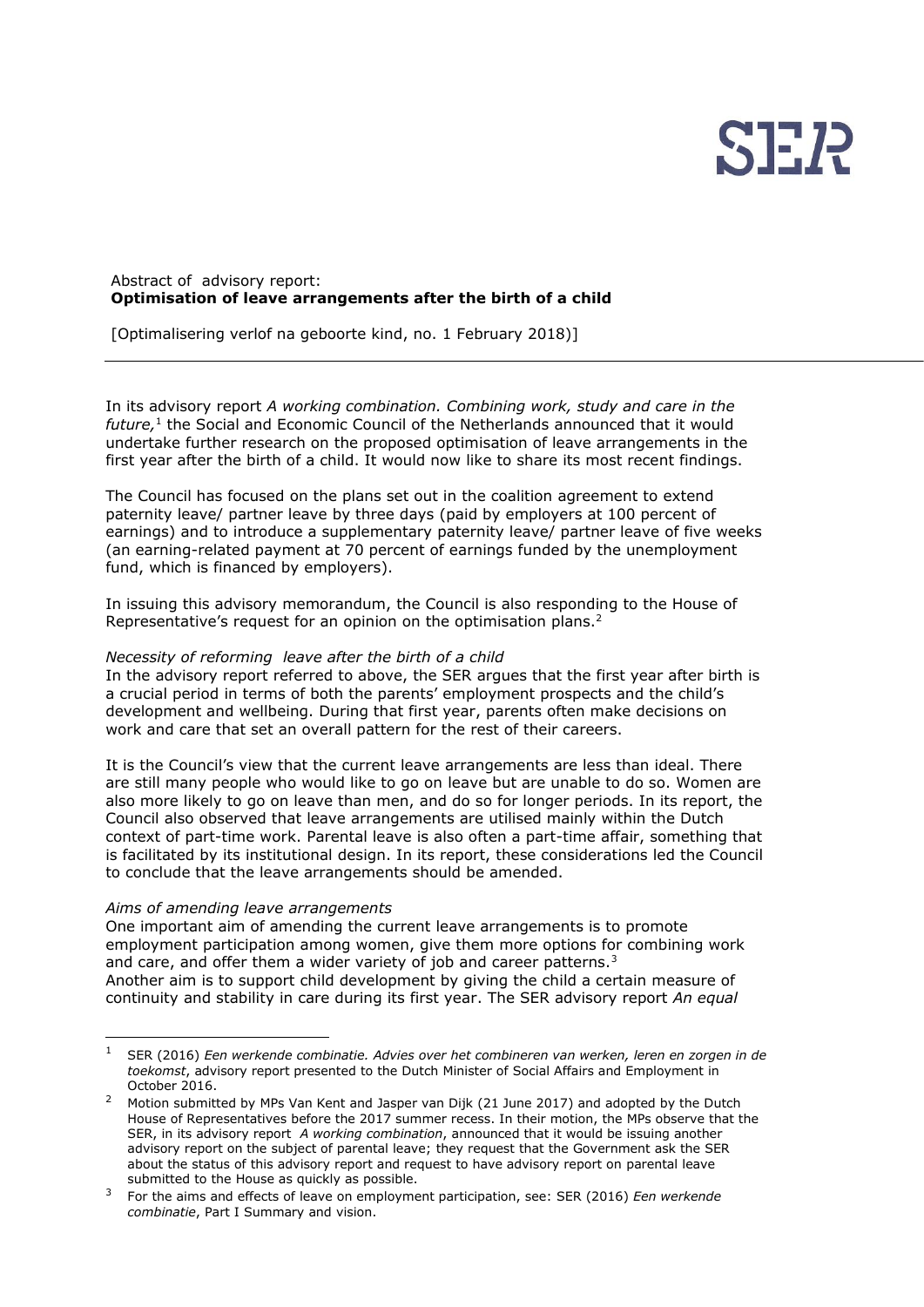*start [Gelijk goed van start*, an advice on provisions for young children in the future] points out how important the first few years of life are for a child's development.

Leave arrangements also allow fathers to spend more time taking care of their new baby. This can be important to the child's development but also promote more gender equality in work and care. If more fathers were to make better use of leave arrangements, there would likely be a more equal division of care tasks between parents. Women would then have more time to play an active role in the labour market. All this naturally depends on the broader framework of flexible working hours, available – and affordable – child care, and the evolving market for personal and household services.

Given the above aims, the Council's advisory report advocates optimising leave arrangements (and their take-up) in the child's first year by encouraging parents to make use of such arrangements, extending the number of options available to parents (both fathers and mothers) in that first year, and streamlining and integrating the various arrangements. The Council has also identified a number of overall criteria to which such amendments should be subject. Parents who go on leave should focus more on the original purpose of the leave arrangements: to allow them to care for their infant.

### *Basic principles for amending leave arrangements*

The Council recognises similarities between the leave plans described in the coalition agreement and its own earlier arguments. Extending the period of leave and introducing paid leave for partners improves the leave arrangements for fathers. Nevertheless, the Council does not regard the Government's plans as either optimised or future-proof. They ignore one important aim, i.e. to promote employment participation among women. They do not give mothers more options for combining work and care. The Council also questions the patchwork nature of the leave arrangements and financing methods. Arrangements have accumulated in a piecemeal fashion, and the various arrangements are also subject to differing criteria and financing methods, leading to a very complex system in practical terms. The proposed financing method will also place a unilaterally heavier burden on employers and thus erode support for the arrangements as envisaged. It will furthermore not reflect the public interest or benefits to society. All these points argue in favour of the Government stepping up and taking responsibility within the context of the financial arrangements. That responsibility is justifiable because it is the Government's task to promote the common good in terms of revenue effects (for example a higher employment participation rate among women) and substitution effects (for example saving on all-day child care in the child's first year).

The Council's recommendation is to integrate various arrangements, improve leave options not only for men but also for women, and introduce a financing method in which the responsibilities and financial burdens are shared. Doing so could lead to more a more progressive, gender-neutral, emancipated and streamlined system of arrangements. It is with this aim in mind that the Council is making the following proposals.

*Proposal for amending leave arrangements after the birth of a child* The first important step is to *simplify* leave by integrating several existing arrangements (parental leave, paternity/ partner leave and supplementary paternity/partner leave) into a single parental leave system.<sup>4</sup> The new, integrated system will offer the same amount of parental leave as the current arrangements, i.e. an individual and nontransferrable right to 26 x the number of working hours per week.

To encourage *both* parents/carers of young children living at home to take up parental leave, part of the leave period will consist of paid leave. The amount of leave counted as paid leave will depend on the number of working hours per week, with a maximum of six weeks. One important factor when determining the amount to be paid is that it should encourage parents to go on leave *but also* have a positive effect on employment

 $\overline{a}$ 

<sup>4</sup> Pregnancy and maternity leave and emergency leave will remain as they are.